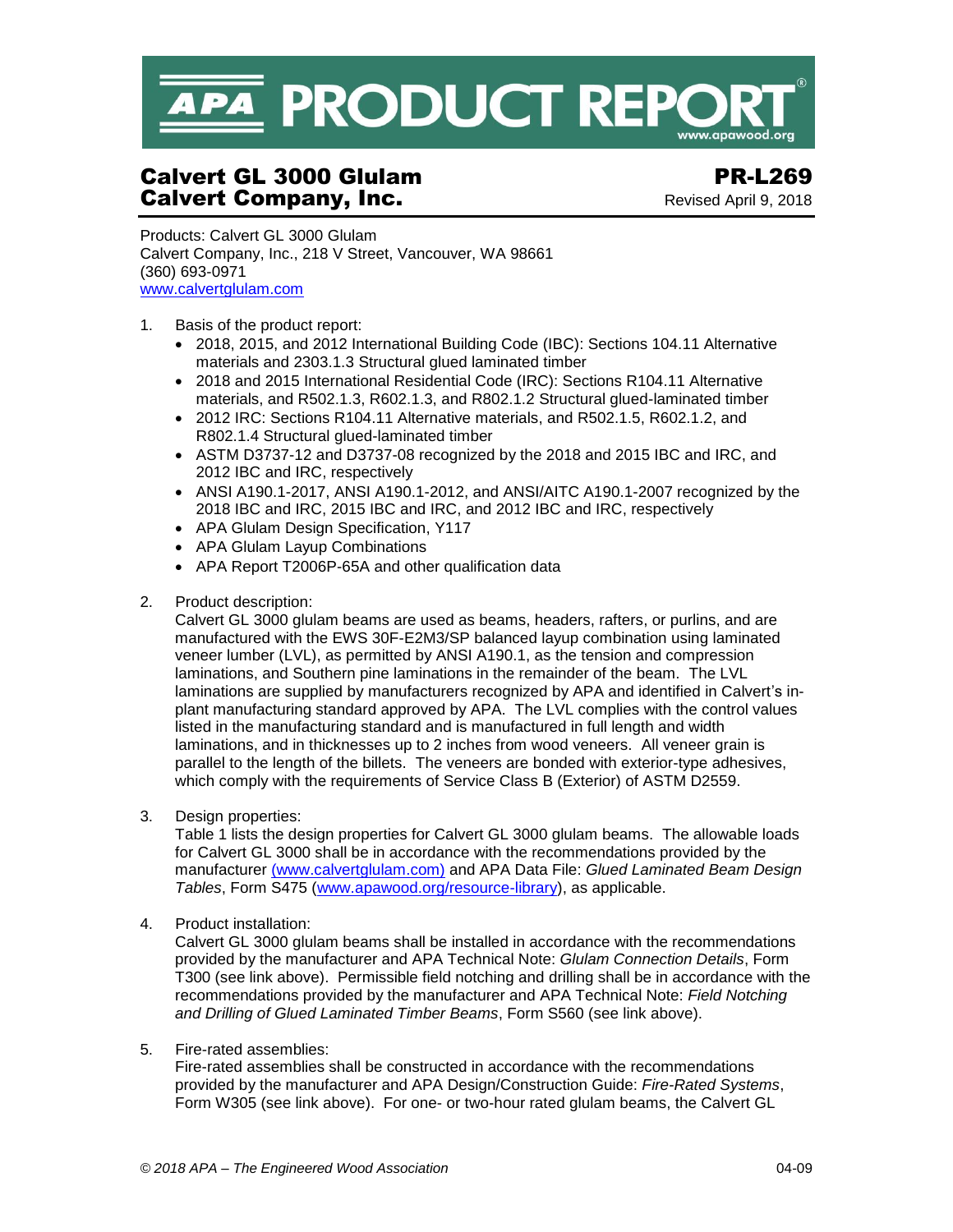3000 glulam beams shall be constructed in accordance with ANSI A190.1 and designed in accordance with the recommendations provided by the manufacturer and APA Technical Note: *Calculating Fire Resistance of Glulam Beams and Columns*, Form Y245 [\(see](http://www.apawood.org/publications) link above) or Chapter 16 of the 2018 National Design Specification for Wood Construction (NDS).

- 6. Limitations:
	- a) Calvert GL 3000 glulam beams shall be designed in accordance with the code using the design properties specified in this report or APA Y117 (based on the properties published for the 30F-E2M3 layup combination).
	- b) Calvert GL 3000 glulam beams shall have a minimum depth of 7-1/4 inches.
	- c) Calvert GL 3000 glulam beams are produced at Calvert Company's facilities in Vancouver and Washougal, Washington, under a quality assurance program audited by APA.
	- d) This report is subject to re-examination in one year.
- 7. Identification:

Calvert GL 3000 glulam beams described in this report are identified by a label bearing the manufacturer's name (Calvert) and/or trademark, the APA assigned plant number (1010 for the Vancouver, Washington plant or 1035 for the Washougal, Washington plant), the product standard (ANSI A190.1), the APA logo, the report number PR-L269, and a means of identifying the date of manufacture.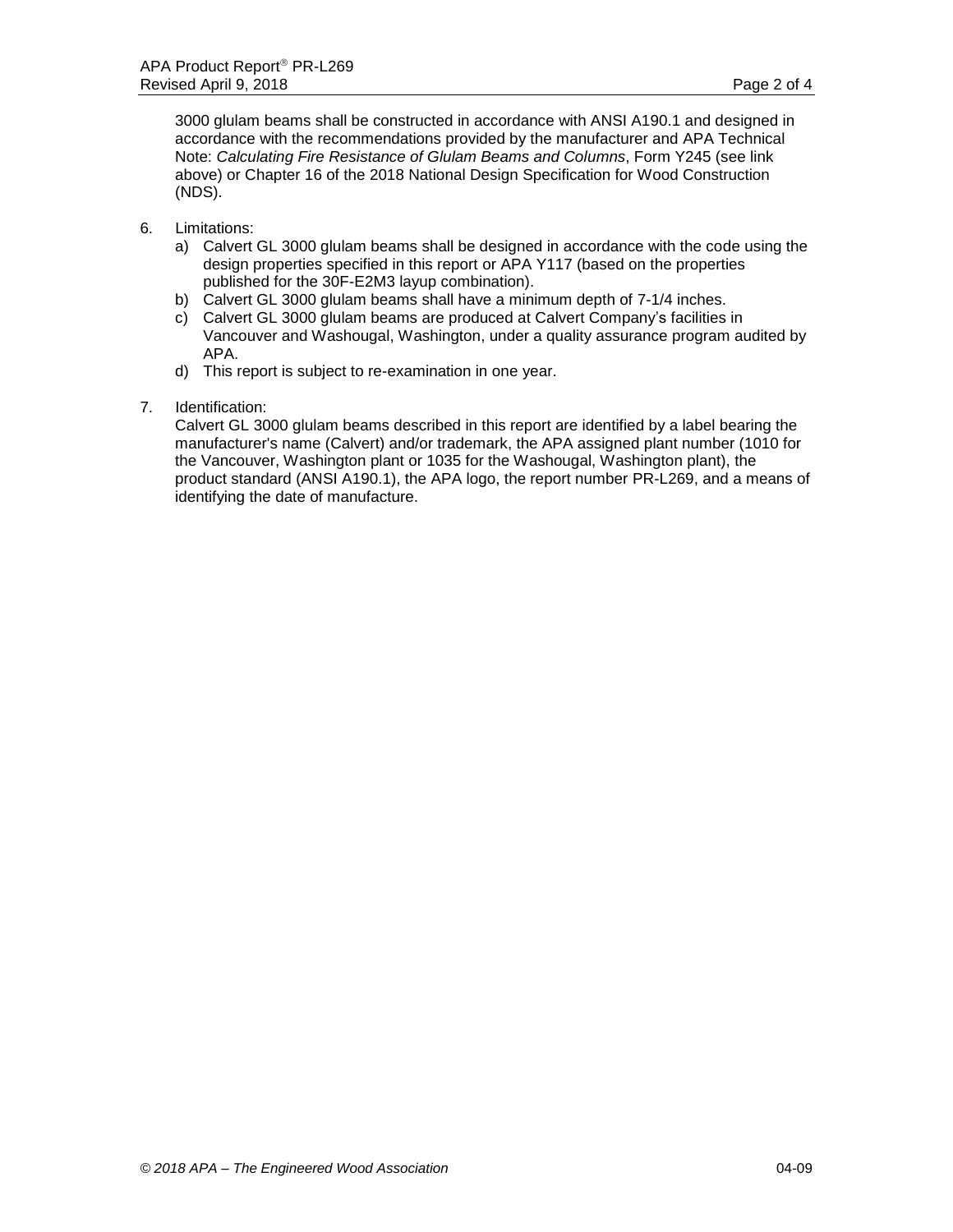## Table 1. Allowable design Values for Calvert GL 3000 Glulam Beams for Normal Duration of Load (1,2)

| Symbol                      | Species<br>Outer/<br>$Core^{(3)}$<br>(Bal or<br>Unbal <sup>(4)</sup> | <b>Bending About X-X Axis</b><br>(Loaded Perpendicular to Wide Faces of Laminations) |                                                                   |                                          |               |                                       |                                         |                                          | <b>Bending About Y-Y Axis</b><br>(Loaded Parallel to Wide Faces of Laminations) |                                               |                                   |                                        |                                      |                                | <b>Axially Loaded</b>          |                                 | <b>Fasteners</b>              |                                                       |              |
|-----------------------------|----------------------------------------------------------------------|--------------------------------------------------------------------------------------|-------------------------------------------------------------------|------------------------------------------|---------------|---------------------------------------|-----------------------------------------|------------------------------------------|---------------------------------------------------------------------------------|-----------------------------------------------|-----------------------------------|----------------------------------------|--------------------------------------|--------------------------------|--------------------------------|---------------------------------|-------------------------------|-------------------------------------------------------|--------------|
|                             |                                                                      | Extreme Fiber in<br>Bending <sup>(5)</sup>                                           |                                                                   | Compression<br>Perpendicular to<br>Grain |               | Shear                                 | Modulus of Elasticity <sup>(7)</sup>    |                                          |                                                                                 |                                               | Comp.                             | Shear                                  | Modulus of Elasticity <sup>(7)</sup> |                                |                                |                                 |                               | Specific Gravity<br>for Dowel-Type<br>Fastener Design |              |
|                             |                                                                      | Bottom of<br>Beam<br>Stressed<br>in Tension<br>(Positive<br>Bending)                 | Top of<br>Beam<br>Stressed<br>in Tension<br>(Negative<br>Bending) | Ten.<br>Face                             | Comp.<br>Face | Parallel<br>to<br>Grain <sup>(6</sup> | True                                    | App-<br>arent                            | Beam<br>Stabi-<br>lity                                                          | Extreme<br>Fiber in<br>Bending <sup>(8)</sup> | Perpen<br>-dicular<br>to<br>Grain | Parallel<br>to<br>Grain <sup>(6)</sup> | True                                 | App-<br>arent                  | Beam<br>Stabi-<br>lity         | Tension<br>Parallel<br>to Grain | Comp.<br>Parallel<br>to Grain | Top or<br>Bottom<br>Face                              | Side<br>Face |
|                             |                                                                      | $F_{bx}$<br>(psi)                                                                    | $F_{\text{bx}}$<br>(psi)                                          | $F_{\rm clx}$<br>(psi)                   |               | $F_{vx}$<br>(psi)                     | $E_{x \text{ true}}$<br>$(10^6$<br>psi) | $E_{x \text{ app}}$<br>$(10^{6}$<br>psi) | $E_{x min}$<br>$(10^k$<br>(psi                                                  | Fby<br>(psi)                                  | FcLv<br>(psi)                     | $F_{vy}$<br>(psi)                      | $E_{y\ true}$<br>$(10^6$<br>psi      | $E_{V}$ app<br>$(10^6$<br>psi) | $E_{y min}$<br>$(10^6$<br>psi) | ŀt,<br>(psi)                    | Fc<br>(psi)                   | SG                                                    |              |
| Calvert<br>GL 3000 $^{(9)}$ | LVL/SP<br>(B)                                                        | 3000                                                                                 | 3000                                                              | $650^{(10)}$                             | $650^{(10)}$  | 300                                   | 2.2                                     | 2.1                                      | 1.11                                                                            | 1750                                          | 650                               | 265                                    | 1.8                                  | 1.7                            | 0.90                           | 1350                            | 1750                          | 0.50                                                  | 0.50         |
| Wet-use factor              |                                                                      | 0.8                                                                                  |                                                                   | 0.53                                     |               | 0.875                                 | 0.833                                   |                                          | 0.8                                                                             | 0.53                                          | 0.875                             |                                        | 0.833                                |                                | 0.73<br>0.8                    |                                 | see NDS                       |                                                       |              |

(1) The combinations in this table are intended primarily for members stressed in bending due to loads applied perpendicular to the wide faces of the laminations. Allowable design values are tabulated, however, for loading and parallel to the wide faces of the laminations.

(2) The tabulated allowable design values are for normal duration of loading. For other durations of loading, see the applicable building code. The tabulated allowable design values are for dry conditions of use. For wet c multiply the tabulated values by the wet-use factors shown at the bottom of the table.

 $(3)$  SP = Southern pine; LVL = laminated veneer lumber per the manufacturing standard.

(4) The balance (B) layup is intended primarily for multiple-span or cantilevered beam applications, but may be used in simple-span applications.

The values of F<sub>bx</sub> are based on members 5-1/8 inches in width by 12 inches in depth by 21 feet in length. For members with a larger volume, F<sub>bx</sub> shall be multiplied by a volume factor, C<sub>v</sub> =  $(5.125/b)^{1/10}$  (12/d)<sup>1/1</sup> beam width (in.), d is the beam depth (in.), and L is the beam length between the points of zero moment (ft).

For non-prismatic members, members subject to impact or cyclic loading, or shear design of bending members at connections (NDS 3.4.3.3), the F<sub>w</sub> and F<sub>w</sub> values shall be multiplied by a factor of 0.72. The tabulated F<sub>w</sub> timbers with laminations made from a single piece of lumber across the width or multiple pieces that have been edge bonded. For timber manufactured from multiple piece laminations (across width) that are not edge bonded, v multiplied by 0.4 for members with 5, 7, or 9 laminations or by 0.5 for all other members.

(7) The tabulated E values include true E (also known as "shear-free E"), apparent E, and E for beam stability calculation (NDS 3.3.3.8). For calculating beam deflections, the tabulated E<sub>app</sub> values shall be used unless t determined in addition to bending deflection based on the tabulated  $\dot{E}_{\text{true}}$ . The axial modulus of elasticity,  $\dot{E}_{\text{axial}}$  and  $\dot{E}_{\text{axial}}$  and, shall be equal to the tabulated E<sub>v true</sub> and  $\dot{E}_{\text{y rule}}$  and  $\dot{E$ 

The values of F<sub>by</sub> are based on members 12 inches in depth. For depths less than 12 inches, F<sub>by</sub> shall be permitted to be increased by multiplying by the size factor,  $(12/d)^{19}$ , where d is the beam depth in inches. Wh inches, use the size adjustment factor for 3 inches.

(9) The beam depths are limited to  $7-1/4$  to 24 inches.<br>(10) The values of  $F_{\text{c}}$  shall be permitted to be increase

The values of  $F_{\text{clx}}$  shall be permitted to be increased to the published allowable compressive stress perpendicular to grain of the outermost laminated veneer lumber in the plank (flatwise) orientation.